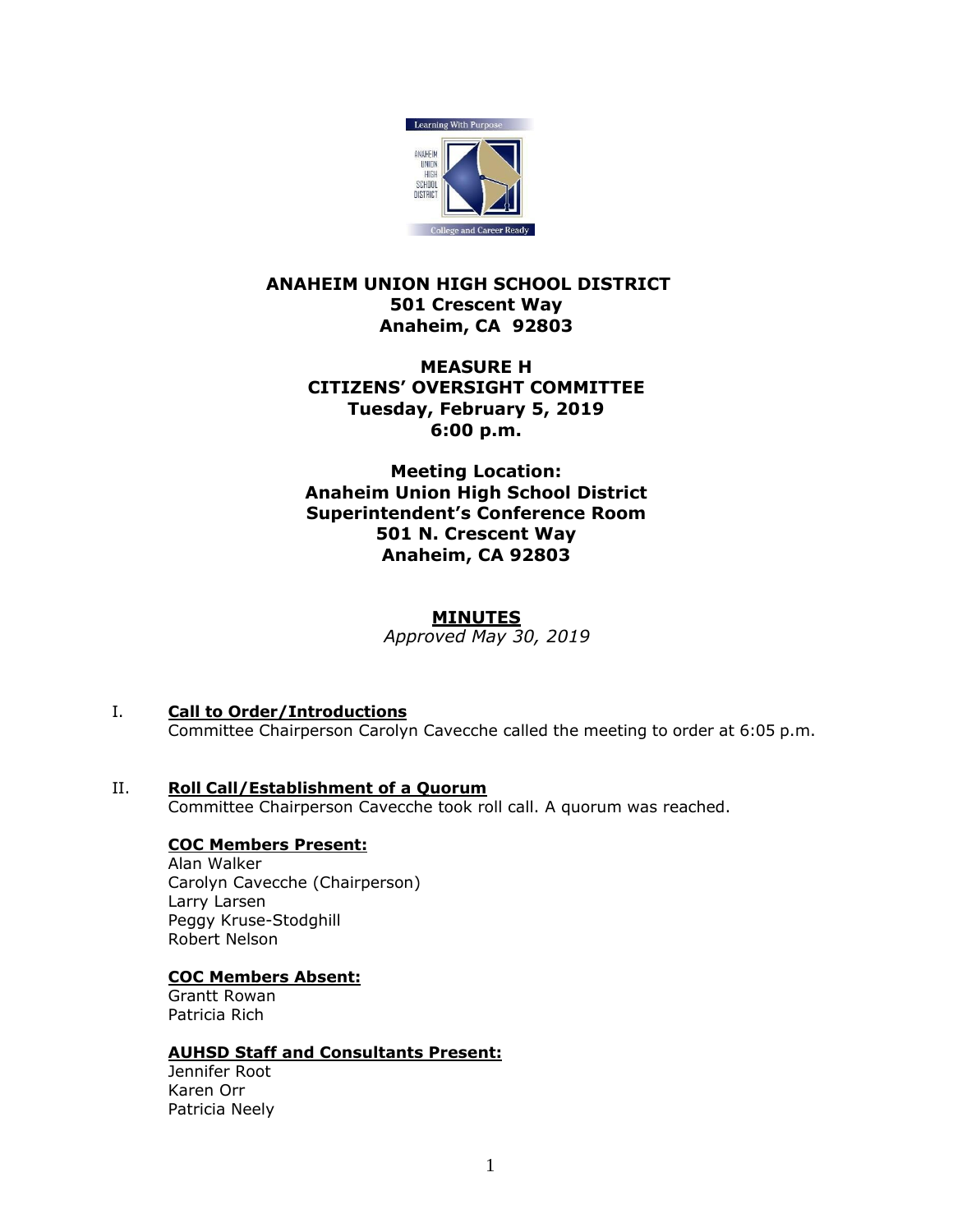Kunal Shah, Program Manager, Cumming Construction Management, Inc. Royce Townsend, Vavrinek, Trine, Day & Co., LLP

# III. **Adoption of Agenda and Approval of Minutes**

Committee member Alan Walker made a motion that was seconded by member Larry Larsen to adopt the agenda of the February 5, 2019 COC meeting. All committee members agreed and the agenda was adopted.

Committee member Robert Nelson requested a correction to the draft minutes to indicate that due to a previous commitment, Alan Walker left the meeting early and that he (Robert Nelson) chaired the rest of the meeting. Committee member Alan Walker made a motion that was seconded by member Larry Larsen to approve the draft minutes of the November 27, 2018 COC meeting with the aforementioned correction. All committee members agreed and the minutes were approved.

# IV. **Public Comment**

There were no public comments.

### V. **Staff Update on Measure H Program**

Measure H program updates and financial/expenditure reports were not presented at this meeting.

# VI. **Discussion/Information Items**

Royce Townsend, the District's auditor from Vavrinek, Trine, Day & Co., LLP (VTD) discussed the Measure H Financial and Performance Audit Reports dated June 30, 2018 prepared in conformance with Proposition 39.

The financial audit rendered an unmodified opinion which is the highest level of assurance that can be provided. The funds are being spent as intended and there are no material weaknesses, no material mistakes nor deficiencies found. The fund balance ending June 30, 2018, was \$98M which includes the  $2<sup>nd</sup>$  issuance of \$83M. \$17M were spent from 7/1/17 thru 6/30/18. The audit report spans one year at a time.

Chairperson Cavecche asked if the 2<sup>nd</sup> bond issuance was negotiated. Dr. Root replied that it was bid. With the triple A rating received from Fitch, and an interest rate of 3.54%, the District was able to save taxpayers \$8M while garnering an additional \$800K for projects.

The next aspect of the audit report is the performance audit. This audit focuses on how the expenditures align with Article 13 of the State Constitution and the language on the ballot measure. It is an expanded audit with an outcome that did not identify deviations as it relates to expenditures. The auditors tested 47% of the \$17M expenditures (approximately \$8M in expenditures). Salaries in the amount of \$207K were tested. All salaries align with the Attorney General's opinion of appropriate use.

Chairperson Cavecche asked what is the typical percentage of expenditure testing. Mr. Townsend responded that it would never be less than 30% in accordance with